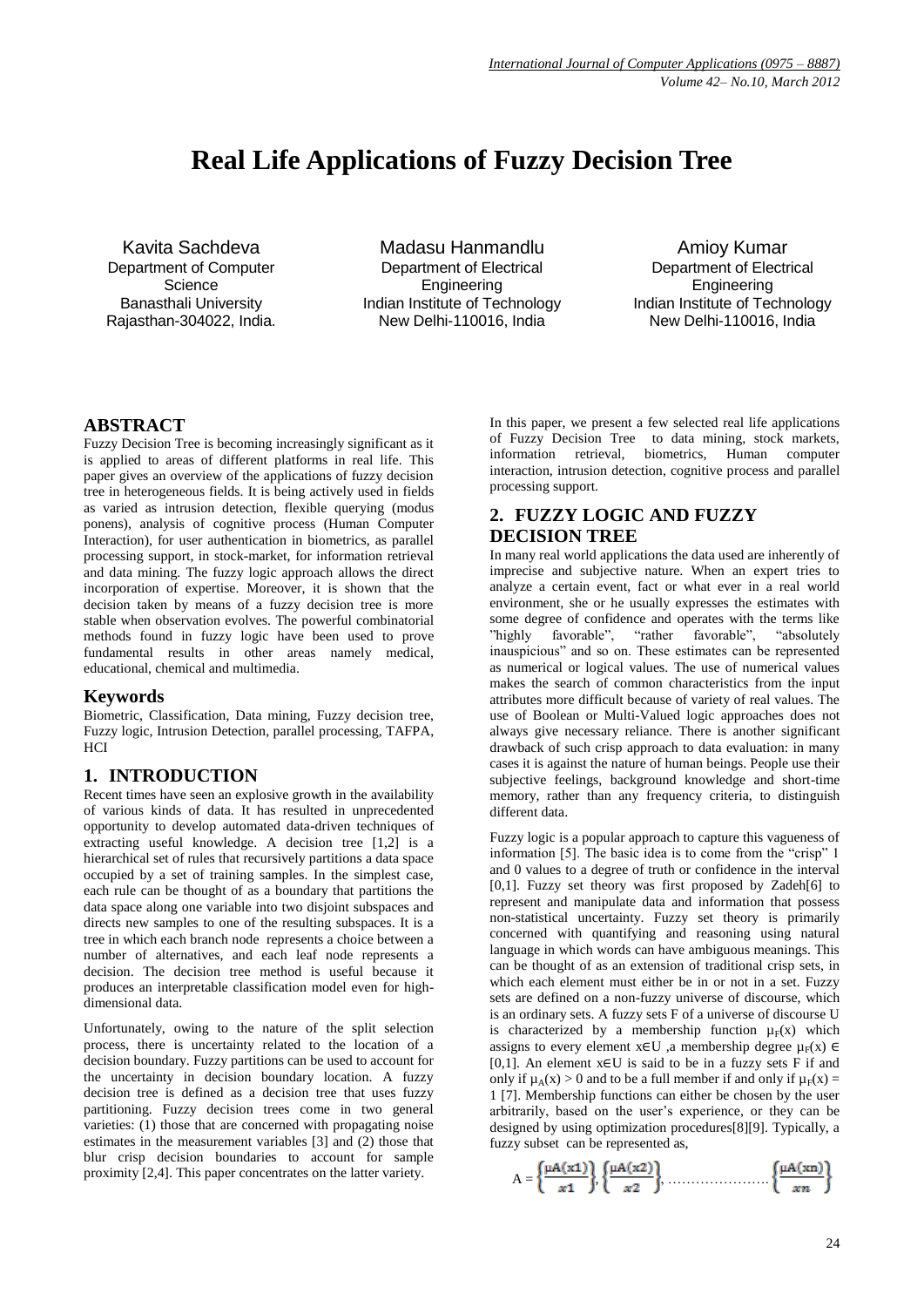where the separating symbol / is used to associate the membership value with its coordinate on the horizontal axis.

Fuzzy decision trees (FDTs) are a generalization of decision trees to handle attributes with numeric-symbolic values, i.e. attributes associated either with a numerical value (for instance, the size is 172 cm) or a symbolic value corresponding to a numerical measure (for instance, the size is big)*.* FDT is a very promising learning tool because it represents induced knowledge in a very expressive way. The knowledge represented as a FDT is understandable and it differs from black box systems as neural networks*.* Moreover, a FDT is equivalent to a set of fuzzy rules [10], and such kind of induced rules can be introduced to optimize the query process of the database [11,12] or to deduce decisions from data. FDTs enable us to obtain various kinds of such rules*.*  Thus, it is a powerful knowledge representation. A FDT, as a set of fuzzy rules, can be used as knowledge base to apply in real life.

# **3. APPLICATIONS**

#### **3.1 Intrusion Detection**

Developing effective methods for the detection of intrusions and misuses is essential for assuring system security. Various approaches to intrusion detection are currently being in use with each one has its own merits and demerits. The objective of this study is to test and improve the performance of a new class of decision tree as explained in [13] based IDS.

The C-fuzzy decision trees are classification constructs that are built on a basis of information granules fuzzy clusters. The way in which these trees are constructed deals with successive refinements of the clusters (granules) forming the nodes of the tree. When growing the tree, the nodes (clusters) are split into granules of lower diversity (higher homogeneity). The performance, robustness, and usefulness of classification algorithms are improved when relatively few features are involved in the classification. Thus, selecting relevant features for the construction of classifiers has received a great deal of attention. Several approaches to feature selection have been explored [14]. The purpose is to identify best candidate feature subset in building the c-fuzzy decision tree [15] IDS that is computationally efficient and effective. The usefulness of c-fuzzy decision tree for developing IDS with a data partition is based on horizontal fragmentation. The focus is on improving the performance by reducing the number of features and selecting more appropriate data set. It is evident from the results, our data partition and feature selection technique results in improved c-fuzzy decision tree to build an effective IDS.

#### **3.2 Flexible Querying**

Nowadays, a large amount of data is contained in a lot of databases. These data represent an important source of potential knowledge to use. Data mining is the process of mining databases in order to induce such knowledge [16]. Fuzzy data mining is concerned by the mining of fuzzy knowledge [17]. For instance, the FDT construction method can be applied to mine a database and extract fuzzy knowledge. The fuzzy rule base induced as a FDT is a new form of knowledge that can be associated with the database. This knowledge can be used in different ways.

First of all, it enables us to improve the querying process of the database. A set of rules can be introduced to optimize the query process of the database [19] or to deduce decisions from data. Such a set of induced fuzzy rules can be associated with a database as a knowledge base that can be used to help

answering frequent queries. A fast response can be found for a query on the value of an attribute. It can also lower the conditions on the values of attributes for a query, before the process of examination of the database. Moreover, fuzzy rules can take advantage of the fuzziness of their values to take into account new numerical or fuzzy values. The method of classification with such a set of fuzzy rules is a good way to handle new values for attributes. Secondly, a set of fuzzy rules is completely understandable and a decision taken by means of these rules is explainable. It can be used as a new knowledge on the domain of the database, and it can be understood by any expert of this domain. The method of classification by means of a fuzzy decision tree [20] lies on the use of measure of satisfiability to compare observed values to testing values. It has been proved that such a method ensures the cognitive process used in this kind of reasoning. Moreover, by using a fuzzy decision tree instead of a classical decision tree, a slight change in the values of a description leads to a slight change in the value of the decision.

Given a measure of satisfiability and a process of inference by means of a fuzzy decision tree, we showed that a continuity in the value of the decision is obtained relatively to the values of the description. Thus, the stability of fuzzy decision trees when classifying evoluting observations results from this continuity.

## **3.3 User Modeling from Human-Computer Interaction**

A fundamental objective of human-computer interaction research is to make systems more usable, more useful, and to provide users with experiences fitting their specific background knowledge and objectives. The challenge in an information-rich world is not only to make information available to people at any time, at any place, and in any form, but specifically to say the "right" thing at the "right" time in the "right" way. Providing helpful analysis of cognitive process is one of the main concerns for user modeling and adaptive hypermedia conception. TAFPA (Tree Analysis For Providing Advices)[21] system uses a learning agent, a fuzzy decision tree, which works on traces of human-computer interactions by providing advices that come from people who have the same cognitive behavior. The TAFPA software is based on the first kind as an analysis of the cognitive activity of a user is completed to provide hints. Domain-oriented design environments allow computers to be invisible thus enabling designers to communicate with domain-specific concepts, representations, and tools. By bringing objects closer to the conceptual world of their users, the domain orientation of these environments makes HCI(Human Computer Interaction) more usable, more useful, and more learnable. Domain-oriented design environments integrate a number of components relevant to user modeling. These hints are related to the design of the environment and provide the user tips to use helpful functions of the interface.

TAFPA is thus provided with a learning agent that is trained and that is used to give advices to make easier the use of the given software. In a first phase, the training phase, the learning agent is trained by using a set of interactions that have been stored when well-known computer-skilled users have interacted with the given environment. Thus, this agent learns the cognitive characteristics that these user interactions could give. Afterwards, during the operational phase, TAFPA handles the interactions of a user with the environment and uses the learned agent to classify the user as experimented or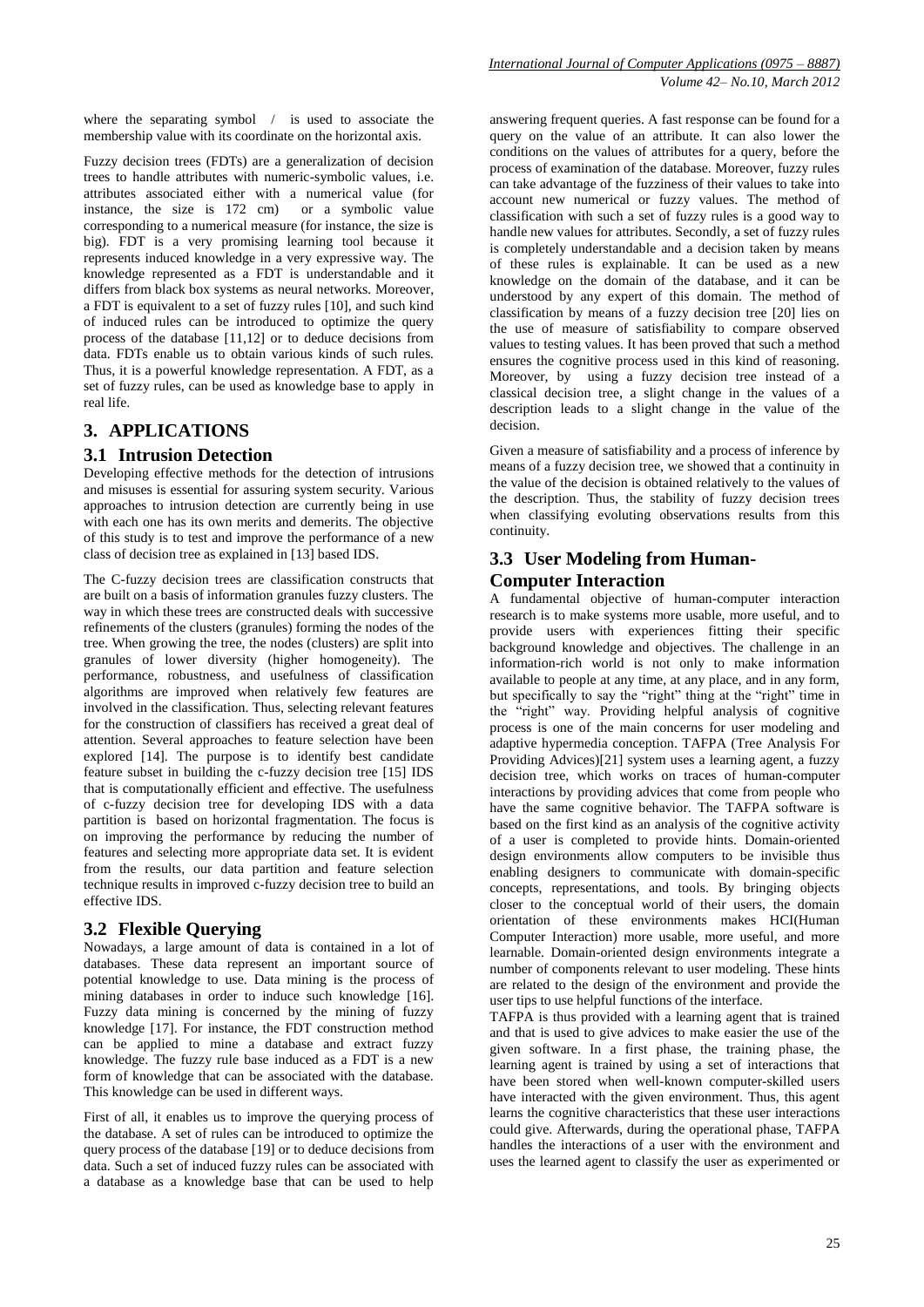not. If necessary an advice could be suggested by TAFPA to the user to solve better the task he is faced with.

This methodology can be applied to Adaptive Hypermedia Educational Systems. It is domain independent and can be used for providing help to teachers as it builds a cognitive model of the student.

# **3.4 User Authentication in Biometrics**

Biometric based personal authentication can be viewed as procedural technique where the claimed identity is authenticated based on user's physiological/behavioral traits. The principal steps in authentication system generally include: the acquisition of the biometric trait, feature extraction, generation of matching scores, and calculation of error rates, i.e. false acceptance rate (FAR) and False Rejection Rate (FRR) by comparing these scores against different thresholds [22]. The complete security and authentication is dependent on this threshold and hence its appropriate selection is central to any biometrics based security system. A conventional way to choose the best threshold in a system is to plot the two associated error rates (FAR/FRR) on a ROC curve and select the suitable threshold according to the tradeoff between the error rates . One of the main requirements of the biometric security systems are that it should operate on low error rates, especially FAR, i.e., accepting imposters as genuine users. Depending upon application, the weight of FAR(False Acceptance Rate) or FRR(False Rejection Rate) may be different. For example, a personal authentication system generally requires a FAR less than 0.01%. To design a classification system which can achieve such accuracy, two very important considerations are: (1) The choice of a suitable  $(1)$  The choice of a suitable classifier with relevant classification technique (2) The choice of biometric features which are used for training the classifier. The neural network based classifier has been the most frequently used classification system utilized by several authentication systems. However, it generally works on high computational complexity and hence sometimes inapplicable for online security systems.

The usage of FSLIQ and FDT is investigated for the biometric authentication by considering the two class<br>classification approach. The basic ID3 (Iterative classification approach. The basic ID3 (Iterative Dichotomiser 3) [23] is used to generate decision tree which is further pruned to get the final trained tree. For each class, an appropriate membership function is defined based on the training data belonging to the class. Each data has a fuzzy representation according to the membership function and it can belong to a particular class based on this representation. To find the divider nodes of the tree two algorithms: fuzzy entropy and gini index is used which is calculated for each data and the node is selected based on highest entropy/index. The final decision about the classification is made through a threshold based on pruning[24] of the tree. The matching scores generated from training set is used to train the FDT and the algorithm is tested by generating same set of scores from testing set. The Testing accuracy obtained by applying FSLIQ on iris taken from UCI Machine Learning Repository(http://archive.ics.uci.edu/ml/ datasets.html) is 98% as shown in Table1.

The advantage of the FDT based approach is that the rules generated in this approach can be further modified by users, which makes it more flexible for real time application; especially for biometric authentication where

security requirements changes according to the applications. Thus, the prime focus of this research is to make a real time biometric authentication security system using fuzzy decision tree supported classifier.

*International Journal of Computer Applications (0975 – 8887)*

# **3.5 Parallel Processing Support**

Decision tree induction[25] has been widely used in extracting knowledge from feature based examples for classification and decision-making. Decision tree induction algorithms function recursively. First, an attribute must be selected as the root node. In order to create the most efficient (i.e, smallest) tree, the root node must effectively split the data. Each split attempts to pare down a set of instances (the actual data) until they all have the same classification. The best split is the one that provides what is termed the most information gain. An induction algorithm is used to learn a classifier, which maps the space of feature values into the set of class values. Detecting every feature value can be obtained by diagnostic tests of input attributes that have associated with integrated (financial and temporal) costs. Objective is to minimize the cost of diagnostics. Decision tree approach applicable to parallel processing[26] search for an optimal (or sub-optimal) sequence of tests to be undertaken when recognize a new subject to fulfill the objective.

Fuzzy defined data are more accurate in reflecting a real around world. It is able to analyze the order in which different diagnostic tests should be performed in order to minimize the diagnostics costs and to guarantee a desired level of accuracy. For this purpose, a technique to compute cumulative information estimations of fuzzy sets is used. The use of cumulative information estimations allows precisely estimating mutual influence of attributes. The application of such estimations allows inducing minimum cost decision trees based on new optimality criteria. For this, a new type of fuzzy decision tree: ordered tree. Ordered tree differs from unordered fuzzy decision tree in the way of testing attributes. In ordered trees the order of attribute tests is independent from the results of previous tests, so we can test next attributes in parallel. This leads to decreasing of expenditures for test attributes. These evaluations are tool for analysis of training and estimations are based on Shannon's entropy analogue. The use of such estimates allows inducing minimum cost decision trees based on different criteria. Parallel processes were used for resolving time-consuming tasks in many scientific problems. The problem of parallelizing the process of building a fuzzy decision tree can be treated stage by stage. At the first step a fuzzification of the continuous data can be parallelized. If for each interval is created one process, than the level of parallelism will be equal to the number of intervals. The second improvement is possible through searching for maximum of the increment of information about the attribute at minimum cost, which can be done in parallel. Using parallel processes can also decrease the time for mining of association rules and programming model of the processes must be carefully selected to reflect their real configuration.

# **3.6 In Stock-Markets**

Time series data are of growing importance in many new database applications, such as data mining. A time series is a sequence of real numbers, each number representing a value at a time point. For example, the sequence could represent stock or commodity prices, sales, exchange rates, weather data biomedical measurements, etc. For example, we may want to find stocks that behave in approximately the same way (or approximately the opposite way) for hedging; or products that had similar selling patterns during the last year; or years when the temperature patterns in two regions of the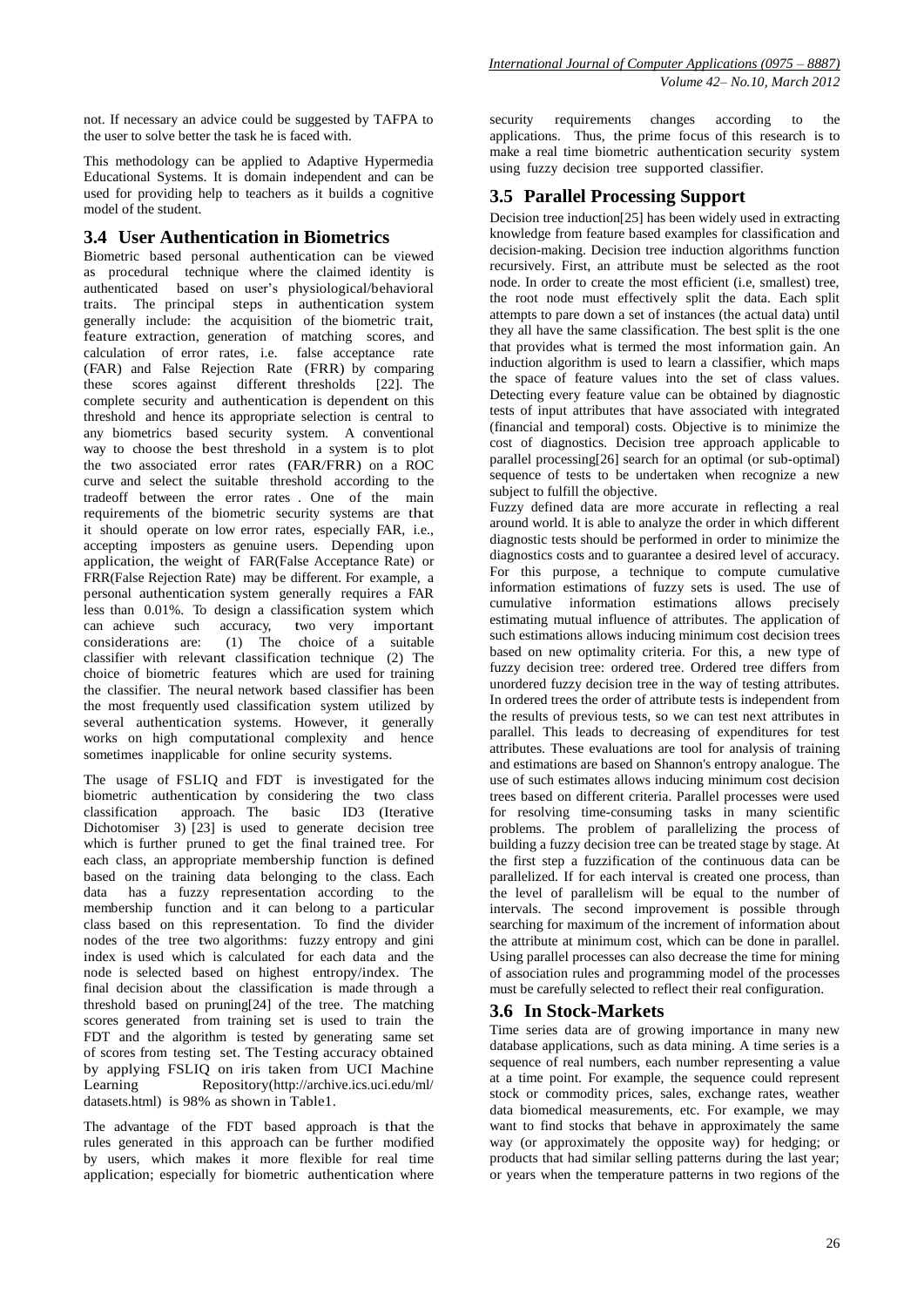world were similar. In queries of this type, approximate, rather than exact, matching is required. Most of the existing data mining techniques are not so efficient to dynamic time series databases. However mining different queries from huge time-series data is one of the important issues for researchers.

New Fuzzy Decision Tree (FDT)[27] for unpredictable dynamic stock exchange databases has been constructed by using weighted fuzzy production rules (WFPR). In WFPR, assign a weight parameter to each proposition in the antecedent of a fuzzy production rule (FPR) and assign certainty factor (CF) to each rule. It is based on minimum classification information entropy to select expanded attributes. In similarity-based fuzzy reasoning method we analyze WFPR's which are extracted from FDT. The analysis is based on the result of consequent drawn for different given facts (e.g. variables that can affect stock market) of the antecedent. Certainty factors have been calculated by using some important variables (e.g. effect of other companies, effect of other stock exchanges, effect of overall world situation, effect of political situation etc) in dynamic stock market. Some advantages such as accurate stock prediction, efficiency and comprehensibility of the generated WFPR's rules, which are important to data mining. These WFPR's allow us effectively classify patterns of non-axis parallel decision boundaries using membership functions properly, which is difficult to do using attribute-based classification methods.

#### **3.7 Information Retrieval and Data Mining**

Information retrieval and data mining are two components of a same problem, the search of information and knowledge extraction from large amounts of data, very large databases or data warehouses.

In information retrieval, the user knows approximately what he looks for, for instance an answer to a question, or documents corresponding to a given requirement in a database. The search is performed in text, multimedia documents (images, videos, sound) or in web pages. The main difficulty lies in the identification of relevant information, i.e. the closest or the most similar to the user's need or expectation. The most ideal property of any query processing system for efficient information retrieval is the ability to handle regular queries in the form of either quantitative or qualitative queries and fuzzy queries that are expressed with ambiguous or fuzzy terms. Fuzzy query processor applies the concept of fuzzy logic to handle ambiguous terms used in query expressions. To make the query processor correctly respond to queries, fuzzy logic is applied. Asking the user to elicit what he looks for is not an easy task and, the more flexible the query-answer process, the more efficient the retrieval. With the help of fuzzy sets in knowledge representation enables the user to express his expectations in a language not far from natural. Approximate matching between the user's query and existing elements in the database, lies on the basis of similarities and degrees of satisfiability.

In data mining, the user looks for new knowledge, such as relations between variables or general rules for instance. The search is performed in databases or data warehouses. The purpose is to find homogeneous categories, prototypical behaviors, general associations, important features for the recognition of a class of data. Most conventional data-mining algorithms identify the relationships among transactions using binary values and find rules at a single concept level. Transactions with quantitative values and items with hierarchy relation are, commonly seen in real-world

applications. In this case again, using fuzzy sets brings flexibility in knowledge representation, interpretability in the obtained results, in rules or in characterizations of prototypes. Looking for too strict a relation between variables may be impossible because of the variability of descriptions in the database, while looking for an imprecise relation between variables or to a crisp relation between approximate values of variables may lead to a solution. The expressiveness of fuzzy rules or fuzzy values of attributes in a simplified natural language is a major quality for the interaction with the final user.

The main problems in information retrieval and data mining lie in the large scale of databases, especially when dealing with video or web resources, in the heterogeneous data of various types, numerical or symbolic, precise or imprecise, ambiguous, approximate, with incomplete files, uncertain because of the poor reliability of sources or the difficulties of measurement of observation. Fuzzy logic is very useful in this matter because of its capability to represent miscellaneous data in a synthetic way, its robustness with regard to changes of the parameters of the user's environment, and its unique expressiveness.

Based on the similarity framework and the fuzzy learning methods both belong to the data mining and information retrieval fields, and cover several domains, namely medical, educational, chemical and multimedia. Compared to conventional crisp-set-mining methods for quantitative data, fuzzy approach gets smoother mining results due to its fuzzy membership characteristics. For each application, the objective of the task, the considered data, the applied method and the obtained results are successively described[26].

#### **4. Experimental Results**

FDT based approach using SLIQ and FSLIQ is applied on UCI data sets taken from UCI Machine Learning Repository to calculate the Testing accuracy.

| <b>UCI</b> Dataset | <b>Testing Accuracy</b><br>using SLIQ | <b>Testing</b><br><b>Accuracy using</b><br><b>Fuzzy SLIQ</b> |
|--------------------|---------------------------------------|--------------------------------------------------------------|
| Haberman           | 65.81                                 | 73.23                                                        |
| Iris               | 98                                    | 98                                                           |
| Liver              | 57.14                                 | 61.43                                                        |
| <b>Diabetes</b>    | 67.92                                 | 72.21                                                        |
| Wisconsin BC       | 93.33                                 | 95.65                                                        |
| Echocardiogram     | 84                                    | 82.00                                                        |
| Wine               | 88.33                                 | 88.89                                                        |
| Heart Stat Log     | 74.33                                 | 76.33                                                        |

**Table1. Classification Accuracy and Elapsed Time on UCI**

#### **5. CONCLUSION**

Real world applications address a double challenge. On the one hand they are responses to specific problems with their specific constraints and on the other hand they have to build on solid and general theoretical foundations. Moreover, we proved that using a fuzzy decision tree instead of a classical decision tree, a slight change in the values of a description leads to a slight change in the value of the decision. Given a measure of satisfiability and a process of inference by means